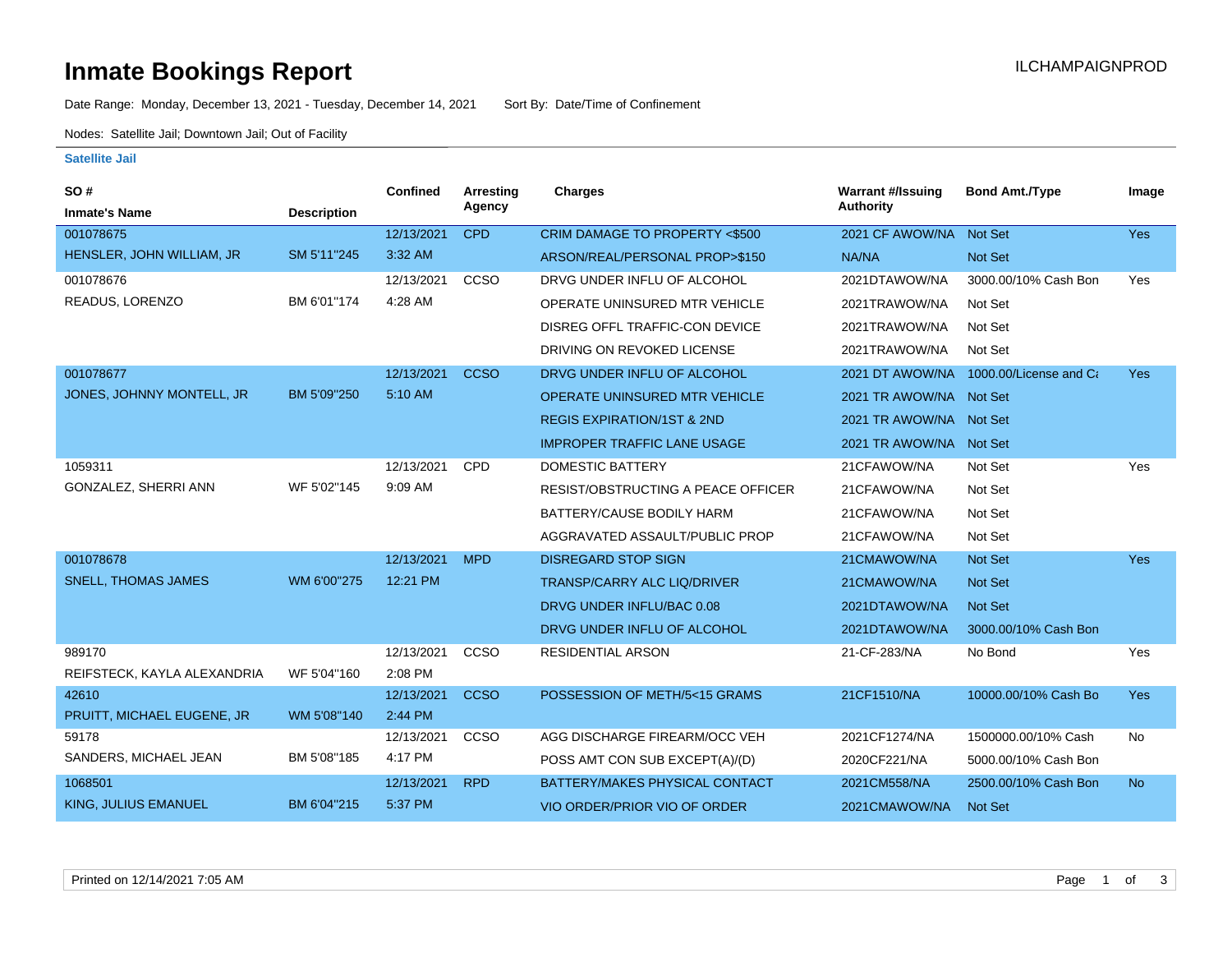# **Inmate Bookings Report Installation Control Control Control Control Control Control Control Control Control Control Control Control Control Control Control Control Control Control Control Control Control Control Control**

Date Range: Monday, December 13, 2021 - Tuesday, December 14, 2021 Sort By: Date/Time of Confinement

Nodes: Satellite Jail; Downtown Jail; Out of Facility

### **Satellite Jail**

| <b>SO#</b>            |                    | Confined   | Arresting  | Charges                            | <b>Warrant #/Issuing</b> | <b>Bond Amt./Type</b> | Image     |
|-----------------------|--------------------|------------|------------|------------------------------------|--------------------------|-----------------------|-----------|
| <b>Inmate's Name</b>  | <b>Description</b> |            | Agency     |                                    | Authority                |                       |           |
| 1050941               |                    | 12/13/2021 | <b>UPD</b> | THEFT/DISP MERCH/<\$300/PRECONV    | 2021CF1456/NA            | 2500.00/10% Cash Bon  | <b>No</b> |
| EMBRY, JOSHUA WADE    | WM 6'00"235        | 7:15 PM    |            | <b>CRIMINAL TRESPASS BUILDING</b>  | 2021CMAWOW/NA            | 100.00/10% Cash Bond  |           |
| 001078681             |                    | 12/13/2021 | <b>ISP</b> | <b>IMPROPER TRAFFIC LANE USAGE</b> | 2021TRAWOW/NA            | Not Set               | <b>No</b> |
| HARMON, PAUL HERSCHEL | WM 5'10"250        | 10:40 PM   |            | TRANSP/CARRY ALC LIQ/DRIVER        | 2021TRAWOW/NA            | Not Set               |           |
|                       |                    |            |            | DRVG UNDER INFLU OF ALCOHOL        | 2021DTAWOW/NA            | 3000.00/Full Amount   |           |
|                       |                    |            |            | DRVG UNDER INFLU/BAC 0.08          | 2021DTAWOW/NA            | Not Set               |           |

**Total Satellite J11**